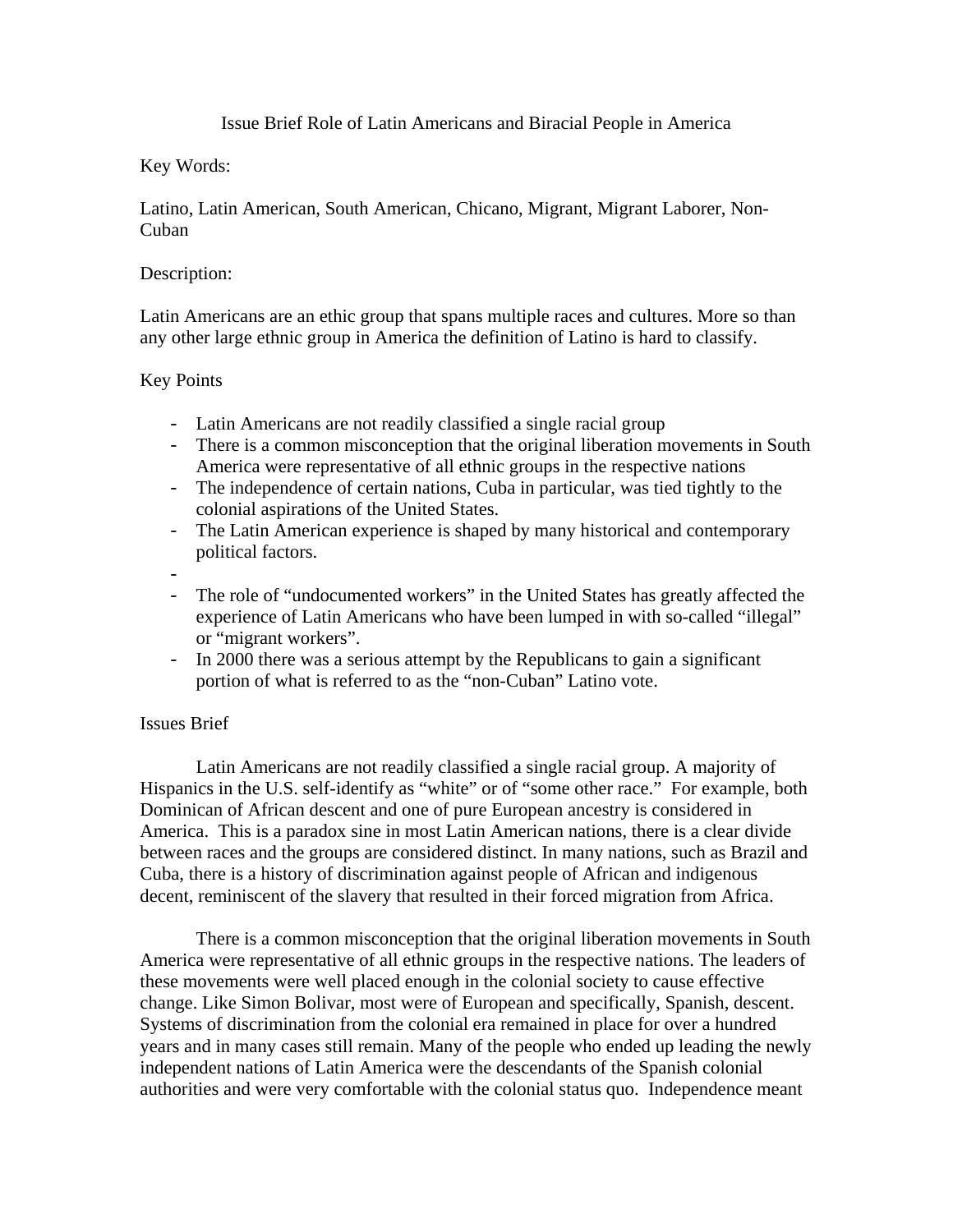a break with Spain, but no social revolution or improvement of the status of Africans and natives. To this day Evo Morralis is the first indigenous leader of a Latin American nation and there has yet to be a leader of African descent.

Furthermore, the independence of certain nations, Cuba in particular, was tied tightly to the colonial aspirations of the United States. In the case of Cuba, upon ousting the Spanish, the Americans drafted a Cuban constitution that ultimately created an U.S. protectorate. The original constitution of Cuba even contained a clause allowing the United States to re-invade if they found it necessary. Even leaders that are commonly associated with the liberation movements of South America were mostly European. Che Guevara is a prime example of a euro-Argentinean who is a hero to many of the indigenous peoples of South America.

 The Latin American experience is shaped by many historical and contemporary political factors. The creation of the United States is linked very closely to the acquisition of large swaths of Spanish-speaking territory during the Mexican American war. The status of the people who lived there was a hotly contested issue. Were they to become Americans, remain Mexican or become stateless people like the American Indians. The later acquisition of Puerto Rico and the enforcement of the Monroe Doctrine contributed to the political course of events in the Spanish-speaking world and resulted in an influx of "Hispanic" immigration to the United States.

 For non-Hispanic people of biracial decent, the issue becomes more complicated. In the United States people tend to be placed in one group based on historic factors and, more importantly by the views of people who are not in that group. So that a person of often considered to a member of a race because the society says they are. In fact it is fight to be classified as of more than one race. Tiger Woods is an example of that. Unlike Latin Americans, historically have not considered themselves outside the group the society has assigned them. "Passing" as another race has historically been a way African-Americans have crossed the racial barrier. Like Latin Americans though, other biracial people have been forced into a racial identity box.

The role of "undocumented workers" in the United States has greatly affected the experience of Latin Americans who have been lumped in with so-called "illegal" or "migrant workers". What is fascinating about this notion is the fact that they are more often referred to as "migrant workers" than simply as "migrants". The current debate over "immigration reform" as it is called in the post-ethnic perspective has led to the open discussion of such draconian measures as a "Border Fence". One of the leading proponents of so-called "immigration reform" is governor Bill Richardson of New Mexico. Richardson is an ironic figure as he himself can be seen as the victim of many outdated dogmas. Most notably Richardson is often referred to as one of the most influential Latinos, or as a prominent minority member of the U.S. government. This assessment of Richardson's ancestry is deeply flawed, as his father is white and American, thus he is not an immigrant in the traditional sense; his mother is half Spanish and thus European. The instant classification of Richardson as a Latino is a remnant of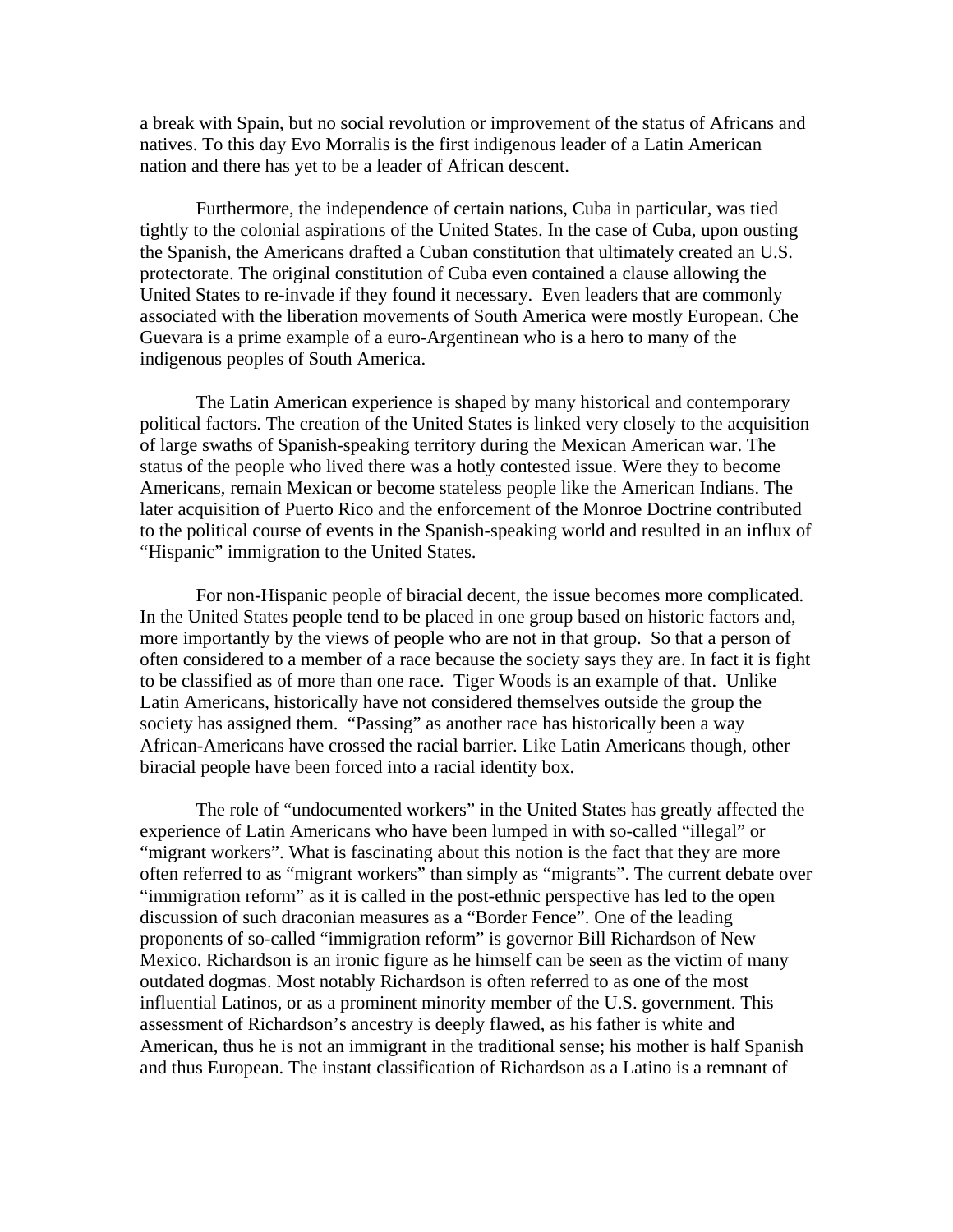the "one-drop rule" under which any ancestry that was not white excluded you from being white.

In an interesting twist on the so-called "Southern Strategy" of the Republican party during the sixties. In 2000 there was a serious attempt by the Republicans to gain a significant portion of what is referred to as the "non-Cuban" Latino vote. The keyword "non-Cuban" is important because it has always been assumed that there is a strong allegiance between Cuban-Americans and the Republican Party on the basis of fierce anti-communism. The wounds of the Bay of Pigs are still fresh in the minds of many Cuban Americans and there is a notion that the Democratic Party does not oppose Castro strongly enough. During the Candidacy of George W. Bush in 2000 there was an attempt to market the candidate as a person who would be receptive to the needs of Latinos in America as a whole. There was a two pronged approach, Bush who supposedly speaks Spanish and who has Hispanic relatives would try to woo Spanish speaking voters personally while the GOP as a whole would try to show themselves to be in touch with Hispanics on so called "traditional values" or so called "family values". This approach along with the fact that the Elian Gonzales fiasco damaged the standing of the Democratic Party among Cubans did in fact result in a greater number of Latinos voting for Bush. However in the end most of the Latino vote did go to the democrats. It is in Florida that the effects of this strategy can most clearly be felt.

QuickTime™ and a<br>TIFF (Uncompressed) decompressor<br>are needed to see this picture.

Caesar Chavez addresses a gathering of workers in 1974. Mr. Chavez was one of the most important political figures in Latin-American history as he was able to lend a voice to immigrant laborers who had previously been unprotected.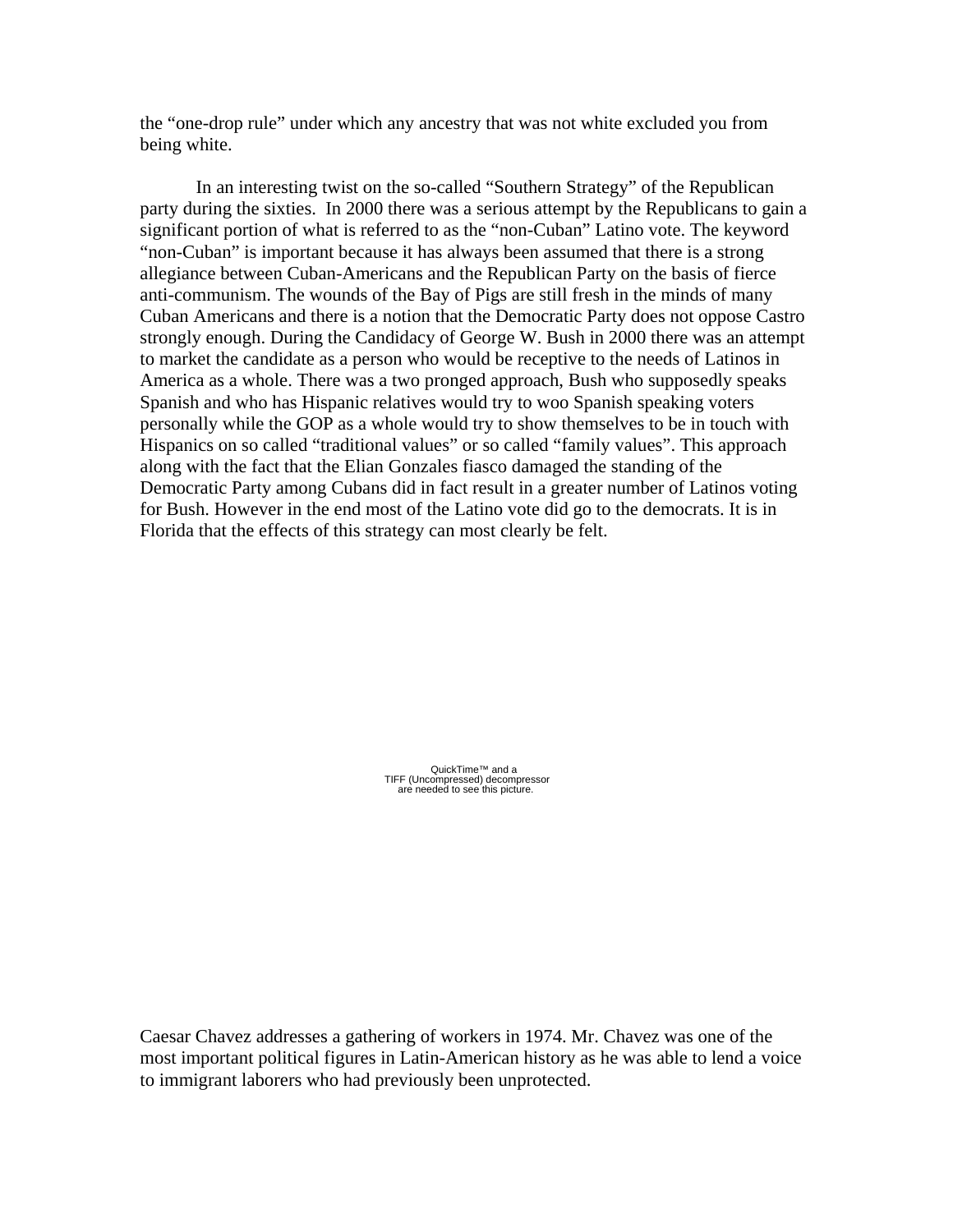QuickTime™ and a TIFF (Uncompressed) decompressor are needed to see this picture.

Santa Anna - the Mexican president and warlord who led Mexico's forces against the united states during the Mexican American war of 1846. Though he was not an American the outcome of the skirmish would contribute greatly to America's relationship with it's Spanish speaking population. During this Mexican-American war some notable opponents included Abraham Lincoln who condemned the war as an act of aggression and imperial expansion with his famous "spot resolutions."

QuickTime™ and a TIFF (Uncompressed) decompressor are needed to see this picture.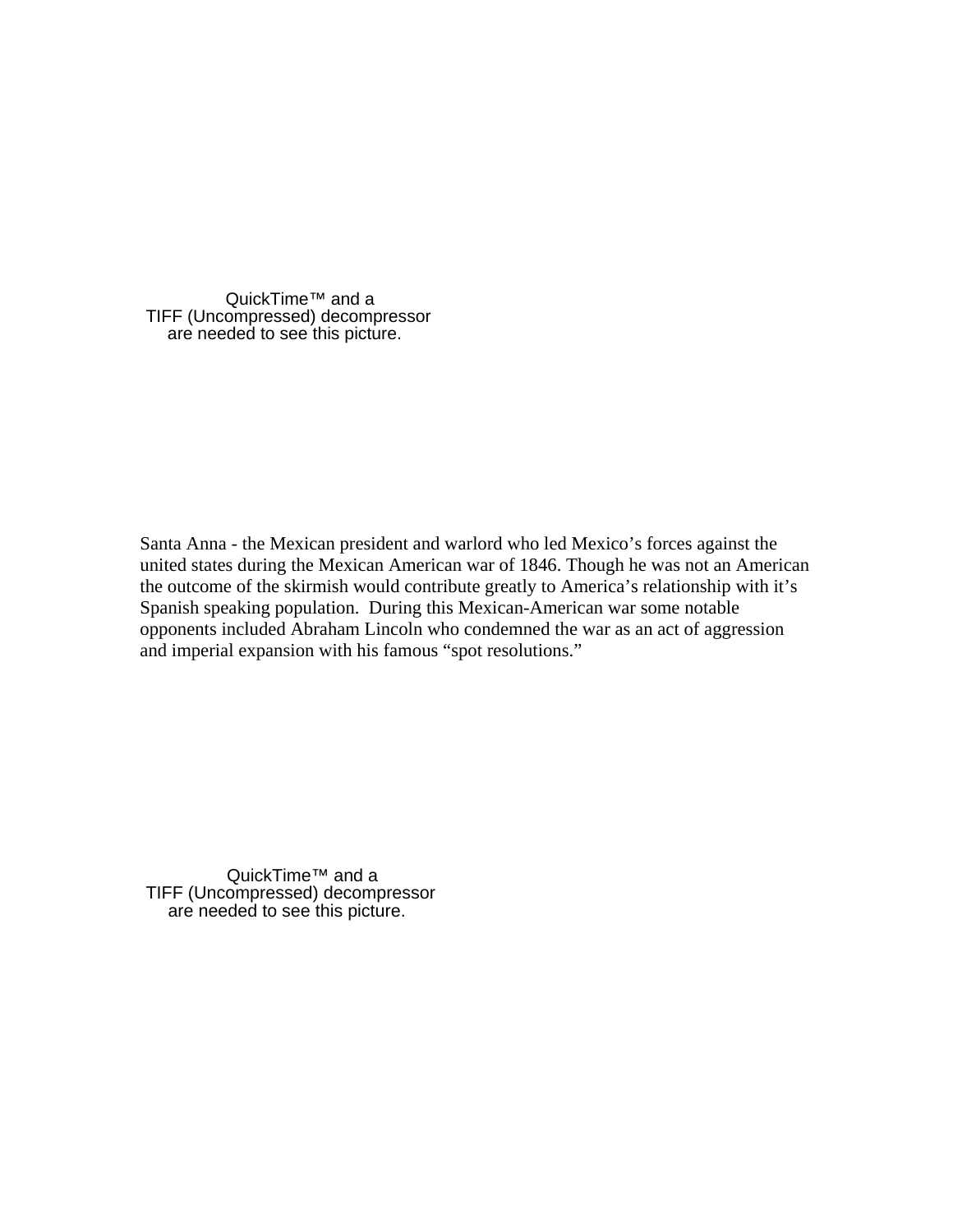QuickTime™ and a TIFF (Uncompressed) decompressor are needed to see this picture.

New Mexico Governor Bill Richardson, a top proponent of "Immigration reform" who in the 2008 democratic primaries ran mainly on the fact that he was considered tough on "undocumented workers". He himself is often referred to as Latino or Hispanic. He is a very good example of the complicated role that Latinos have in today's America.

QuickTime™ and a TIFF (Uncompressed) decompressor are needed to see this picture.

This photo of young Elian Gonzales had a devastating effect on the Democratic Party in the eyes of Latin Americans.

Websites